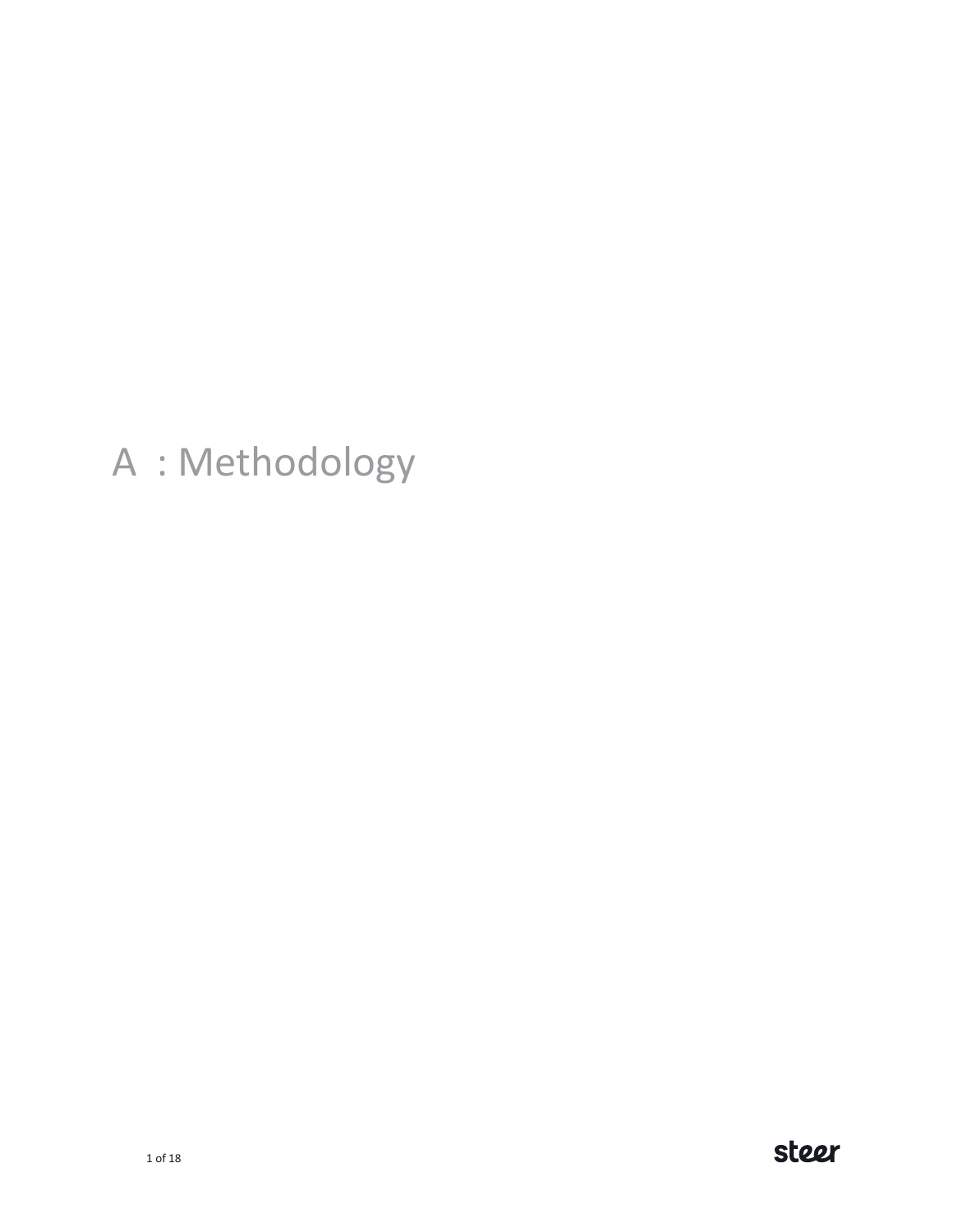# 1 Equity Index

# **Communities of Color**

## **Source**

- American Community Survey 5-Year Estimates, 2017
- Table B03002 by Census Block Group
- **[Factfinder.census.gov](https://factfinder.census.gov/faces/tableservices/jsf/pages/productview.xhtml?pid=ACS_17_5YR_B03002&prodType=table)**

## **Variables**

• Percent non-white (includes individuals who identify as one or more ethnicities other than white and all individuals who identify as Hispanic/Latino

## **Calculations**

The ACS provides ethnicity information for non-Hispanic/Latino and Hispanic/Latino groups. For this analysis, communities of color included all race and ethnicity classifications other than white alone.

| <b>Variable</b> | <b>Meta Data</b>                | <b>Description</b>                                                                                                                                                                                                                                                                                                                                                                                                                                                         | <b>Calculation</b>                                                                                                                                                                                                                                                                                                                                       |
|-----------------|---------------------------------|----------------------------------------------------------------------------------------------------------------------------------------------------------------------------------------------------------------------------------------------------------------------------------------------------------------------------------------------------------------------------------------------------------------------------------------------------------------------------|----------------------------------------------------------------------------------------------------------------------------------------------------------------------------------------------------------------------------------------------------------------------------------------------------------------------------------------------------------|
| Total nw        | Percent<br>Non-white            | Total number of individuals who<br>identify as Non-Hispanic/Latino<br>(nhl) and Black (black), American<br>Indian and Alaskan Native, Asian<br>(ai an), Hawaiian and Pacific<br>Islander (haw pi), Other<br>(otheralone, twoother), Two or<br>more (twoplus), as well as those<br>who identify as Hispanic/Latino<br>(hlat) alone and one or more these<br>ethnicities. It does not include Non-<br>Hispanic/Latino (nhl) induvial who<br>identify as White alone (white). | = Est nhl black + Est nhl ai an<br>+Est_nhl_asian + Est_nhl_haw_pi +<br>Est nhl otheralone + Est nhl twoplus<br>+ Est_nhl_two_twoother +<br>Est nhl two three + Est hlat +<br>Est hlat white + Est hlat black +<br>Est_hlat_ai_an + Est_hlat_asian +<br>Est_hlat_na_pi + Est_hlat_otheralone<br>Est hlat twoplus +<br>Est_hlat_two_other + Est_two_three |
| Est tot         | Estimate<br>Total               | Total number of individuals in block<br>group, as reported by Census.                                                                                                                                                                                                                                                                                                                                                                                                      |                                                                                                                                                                                                                                                                                                                                                          |
| Per nw          | Total<br>number of<br>Non-White | Percentage of Non-white<br>individuals in block group.                                                                                                                                                                                                                                                                                                                                                                                                                     | $= Total\, nw/Est\, Tot$                                                                                                                                                                                                                                                                                                                                 |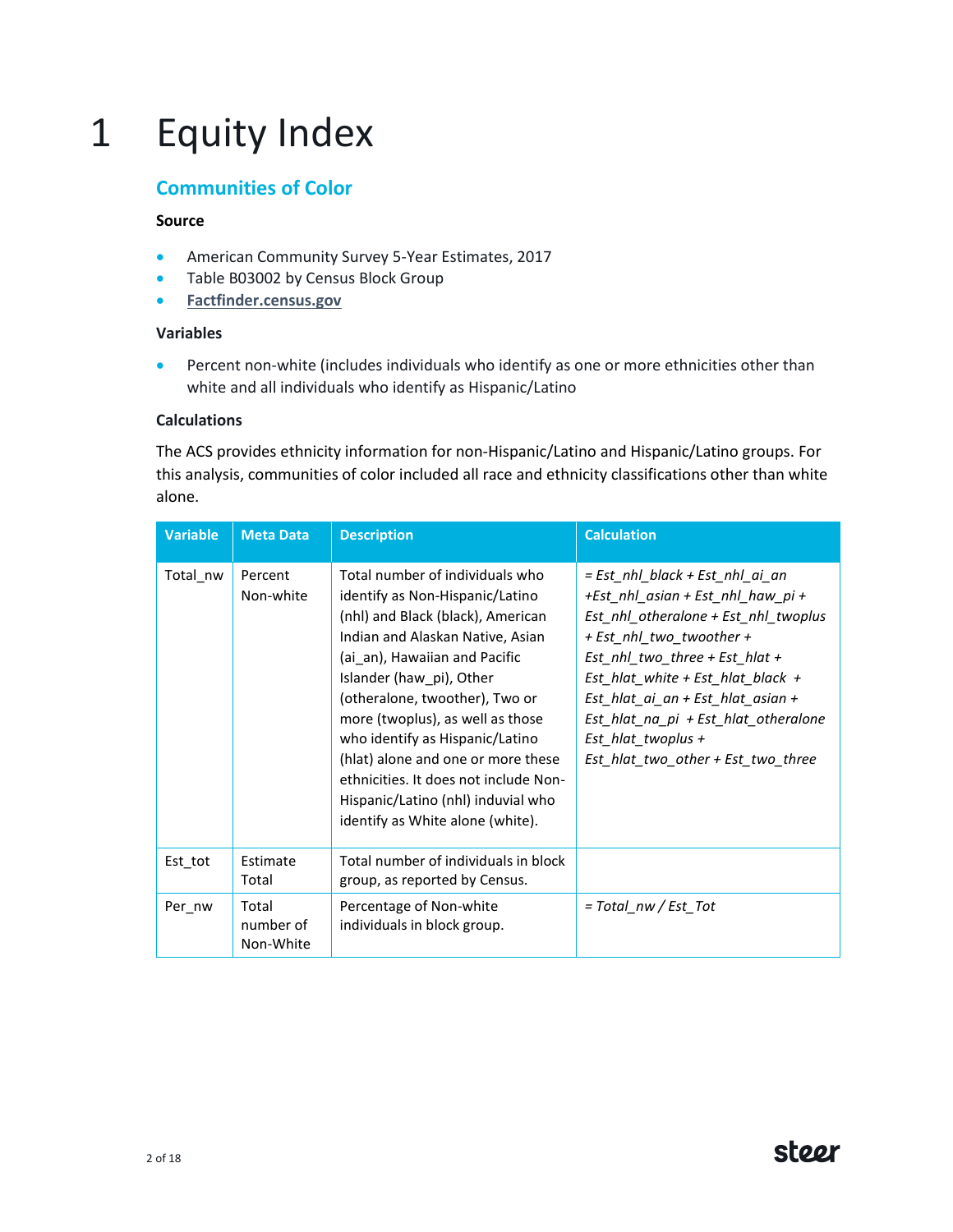# **Low-Income Households**

### **Source**

- American Community Survey 5-Year Estimates, 2017
- Table B19013 Median Household Income in the past 12 months by Census Tract
- **[Factfinder.census.gov](https://factfinder.census.gov/faces/tableservices/jsf/pages/productview.xhtml?pid=ACS_17_5YR_B03002&prodType=table)**

#### **Variables**

• Median Income

### **Calculations**

Median household income by census tract was used to determine average median income across the region. Any tracts above-average median income receives a score of 0. Those between 80- 100% of average median income received a score of 1; between 50-80% a score of 2; and those where median income was lower than 50% of average median income received a score of 3.

| <b>Variable</b>     | <b>Meta Data</b>                                   | <b>Description</b>                                                                                                                          | <b>Calculation</b>                                                                     |
|---------------------|----------------------------------------------------|---------------------------------------------------------------------------------------------------------------------------------------------|----------------------------------------------------------------------------------------|
| Median inc          | Median income                                      | Median income by census tracts                                                                                                              |                                                                                        |
| Low income<br>score | Low income by %<br>below median<br>regional income | An average of the median income in all<br>census tracts in the region was calculate<br>as well as thresholds for 80% & 50% of<br>that level | =average(Median inc)<br>=average(Median inc)<br>x 0.8<br>=average(Median inc)<br>x 0.5 |

# **Cost-Burdened Households**

#### **Source**

- American Community Survey 5-Year Estimates, 2017
- Table B25106 Tenure by housing costs as a percentage of household income in the past 12 months by Census Tract
- **[Factfinder.census.gov](https://factfinder.census.gov/faces/tableservices/jsf/pages/productview.xhtml?pid=ACS_17_5YR_B03002&prodType=table)**

#### **Variables**

• Percentage of households with housing costs greater than 30% of household income

#### **Calculations**

30% of household income is recognized as the Federal affordability threshold. Households who spend over 30% of their income on housing are considered cost-burdened households. Identifying areas with a high proportion of cost-burdened households was used to identify areas of need.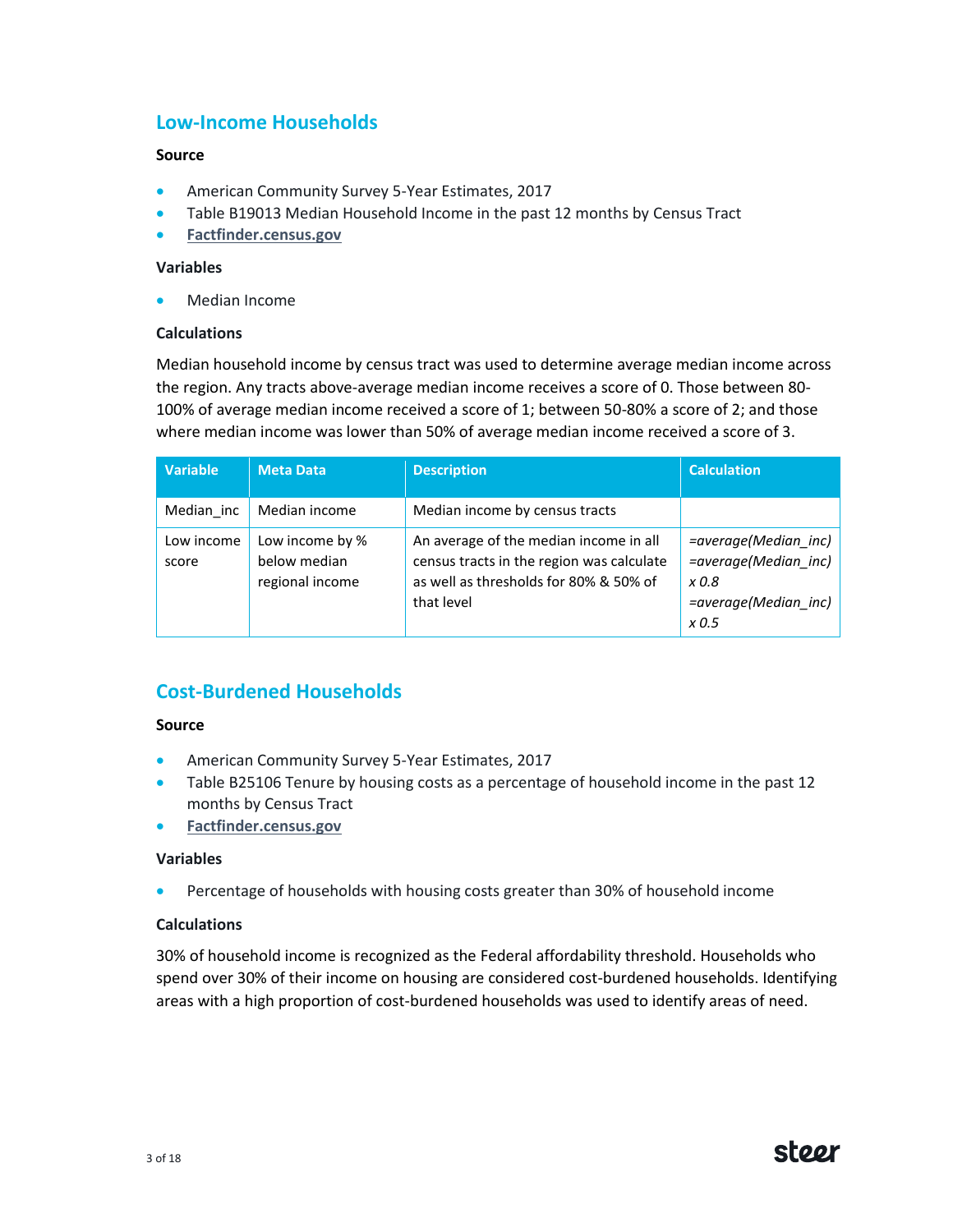| <b>Variable</b> | <b>Meta Data</b>      | <b>Description</b>                                                                                                                         | <b>Calculation</b>                                |
|-----------------|-----------------------|--------------------------------------------------------------------------------------------------------------------------------------------|---------------------------------------------------|
| pct CB          | Percent Cost-Burdened | Percentage of households who rent or own<br>in a census block who are paying more than<br>30% of household income towards housing<br>costs | <i>=sum('30</i><br>percent or<br>more') / 'total' |

# **Limited English Proficiency**

## **Source**

- American Community Survey 5-Year Estimates, 2017
- Table C16002 Household Language by Household Limited English-Speaking Status by Census Block Group
- **[Factfinder.census.gov](https://factfinder.census.gov/faces/tableservices/jsf/pages/productview.xhtml?pid=ACS_17_5YR_B03002&prodType=table)**

# **Variables**

• Limited English-Speaking (LEP) Households

## **Calculations**

The ACS provides information about Limited English-speaking households generally as well as for Spanish, Other Indo-European Languages, Asian and Pacific Island Languages, and all Other Languages.

| <b>Variable</b> | <b>Meta Data</b>                 | <b>Description</b>                                                                                                                                                          | <b>Calculation</b>                                          |
|-----------------|----------------------------------|-----------------------------------------------------------------------------------------------------------------------------------------------------------------------------|-------------------------------------------------------------|
| <b>TotalHH</b>  | Estimate,<br>Total<br>Households | Total number of households<br>estimated per Census Block Group<br>as reported by Census.                                                                                    |                                                             |
| Tot LEPHH       | <b>Total LEP</b><br>Households   | Total number of LEP households<br>including Spanish (LEP Spanish),<br>Indo European (LEP IndoEuro),<br>Asian and Pacific (LEP AsianPI),<br>and Other Languages (LEP Other). | $= LEP$ Spanish + LEP IndoEuro +<br>LEP AsianPI + LEP Other |
| Per LEPHH       | Percent LEP<br>Households        | Percent of LEP Households per<br>Census Block Group.                                                                                                                        | = Total LEPHH / TotalHH                                     |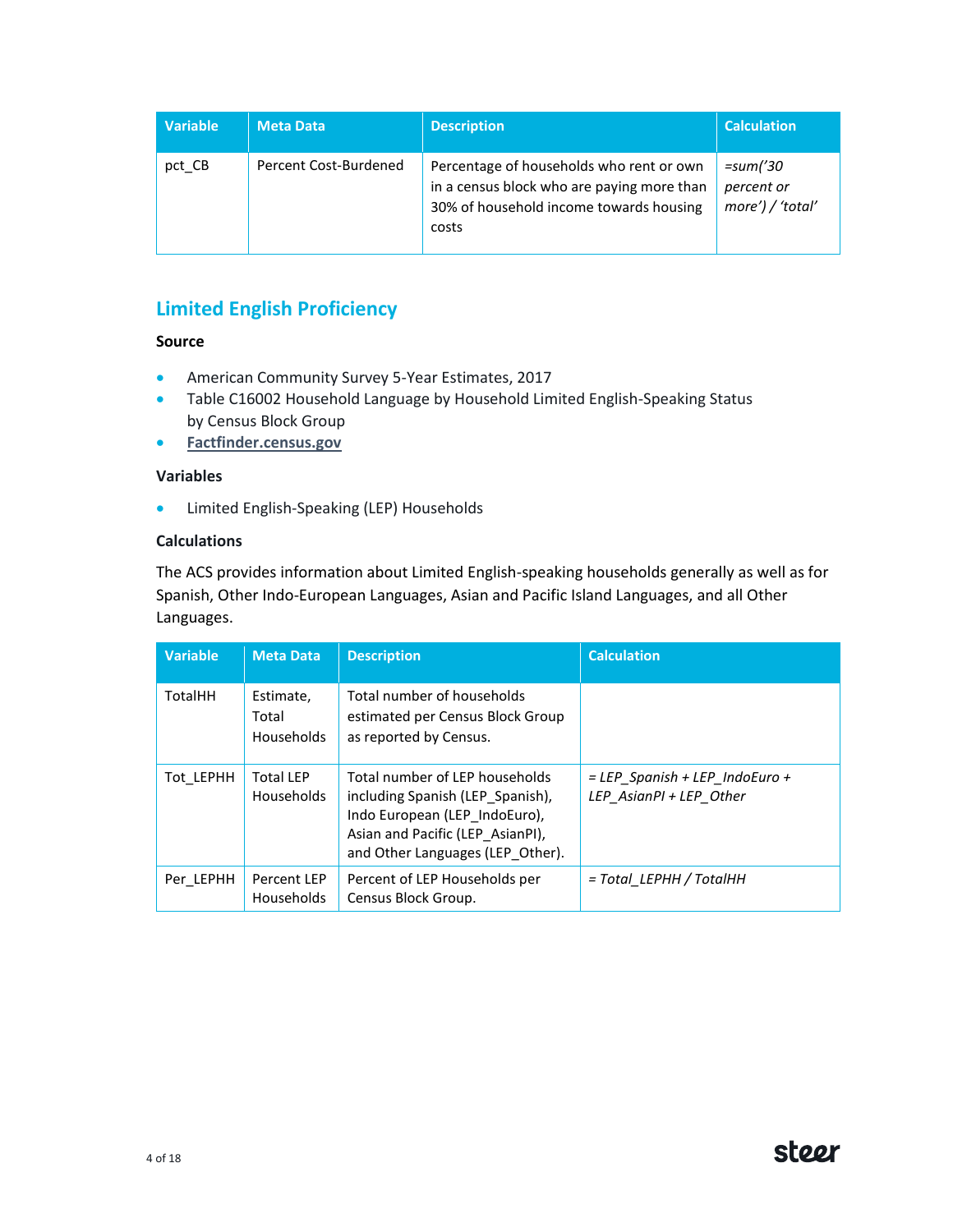# **School Demographics**

# **Sources**

- Metro Data Resource Center, Public and private school locations (points) Shapefile. Original Source: Oregon Dept. of Education (ODE) Open Institution List.
- U.S. Department of Education National Center for Education Statistics Common Core of Data (CCD) "Public Elementary/Secondary School Universe Survey" 2016-17 v.1a; "Public Elementary/Secondary School Universe Survey Geographic Data (EDGE)" 2016-17 v.1a.
- **[Educationdata.urban.org](file://///sdgworld.net/Data/Los_Angeles/Projects/233/0/34/03/Work/Task%201%20Needs%20Assessment/Methodology/educationdata.urban.org)**

# **Variables**

- Percent non-white students by public school
- Average percent of non-white students at each school per block group

# **Calculations**

NCES Common Core data provides enrolment characteristics for each public and private school and/or district, including several school types. The total number of non-white students was calculated by school (all types), which includes all students identifying as a race other than white or two or more races.

The Oregon dataset was filtered by county to include Multnomah, Washington and Clackamas Counties (n = 407 schools). Three schools had data that was flagged by NCES as "not applicable" and were removed. The final clean dataset ( $n = 404$ ) was then joined to the Schools shapefile (points) available through the Metro Data Resource Center (updated February 2019) using the NCES School ID (NCESSchID), resulting in a shapefile with a feature for each school and information about the percentage of non-white students by school (n = 394).

The schools join was then spatially joined to the block groups shapefile, which provided calculations of average percent of non-white students per school for each block group. Some block groups did not have any schools; therefore, the average percentage of students of color was zero. When calculating averages and quartiles, the zero values were removed to avoid skewing the data. Block groups thus determined the quartiles and thresholds for scoring with schools.

| <b>Variable</b> | <b>Meta Data</b>                              | <b>Description</b>                                                                                                                                                                                                                                       | <b>Calculation</b>                                          |
|-----------------|-----------------------------------------------|----------------------------------------------------------------------------------------------------------------------------------------------------------------------------------------------------------------------------------------------------------|-------------------------------------------------------------|
| Total           | Total<br><b>Students</b>                      | Total Race/Ethnicity as reported by NCES<br>Common Core.                                                                                                                                                                                                 |                                                             |
| Tot nw          | <b>Total Non-</b><br>white<br><b>Students</b> | Total number of students identifying as<br>American Indian/Alaska Native (AIAN), Asian or<br>Asian/Pacific Islander (AIPI), Hispanic (Hisp),<br>Black (Black), White (White), Hawaiian<br>Nat./Pacific Islander (HaiPI), and Two or More<br>Races (Two). | $= AIAN + AIPI + Hisp$<br>$+Black + White + HaiPI +$<br>Two |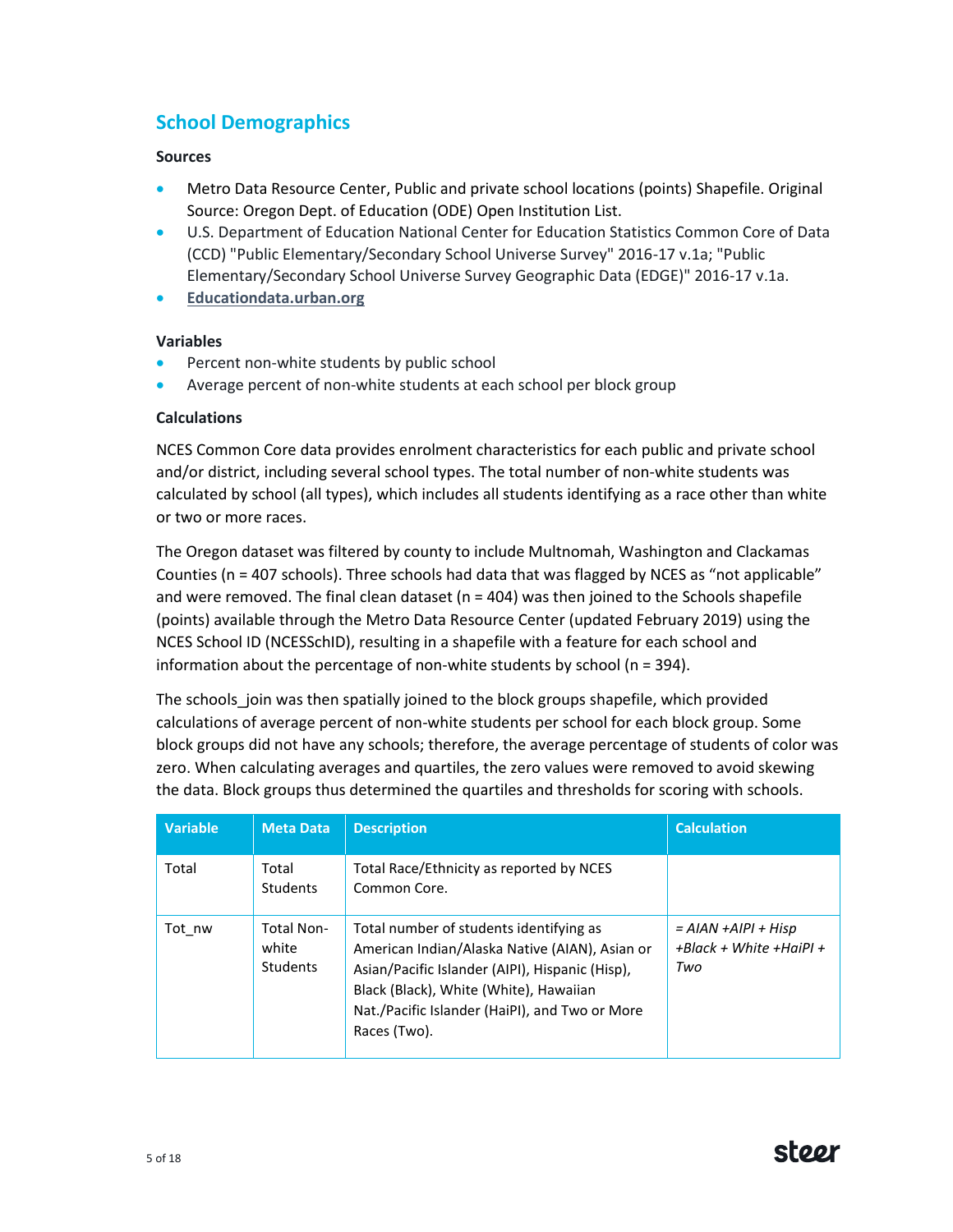| <b>Variable</b> | <b>Meta Data</b>                               | <b>Description</b>                                                                                                                               | <b>Calculation</b>                |
|-----------------|------------------------------------------------|--------------------------------------------------------------------------------------------------------------------------------------------------|-----------------------------------|
| Per nw          | Percent<br>Non-White<br><b>Students</b>        | Percentage of non-white students by school.                                                                                                      | $= Total\, nw/Est\, Tot$          |
| Ave per nw      | Average<br>percent of<br>non-white<br>students | Average percentage of non-white students in<br>schools by block group, achieved by joining<br>schools shapefile to final block groups shapefile. | $= SumBG(Pernw)/Total$<br>schools |

# **English Language Learners**

# **Source**

- Metro Data Resource Center, School Districts (polys) Shapefile.
- U.S. Department of Education National Center for Education Statistics Common Core of Data (CCD) "Public Elementary/Secondary School Universe Survey" 2016.
- **[Educationdata.urban.org](file://///sdgworld.net/Data/Los_Angeles/Projects/233/0/34/03/Work/Task%201%20Needs%20Assessment/Methodology/educationdata.urban.org)**

# **Variables**

- Total English Language Learners per school district
- Percent English Language Learners per school district
- Average percent English Language Learners per block group

## **Calculations**

The NCES Common Core provides a variety of information about student enrolment and characteristics by school or district. Students identified as English Language Learners can enroll in special programs to build English language proficiency and improve their overall educational outcomes. For this analysis, the total number of English Language Learners (ELL) students and total number of enrolled students were used to calculate the average ELL student population in each district. The data table was joined to the Metro School Districts Shapefile, which was then spatially joined to the block groups shapefile to calculate average percent ELL student population by block group. Each block group ultimately is assigned the same average percent ELL students as the district(s) it overlaps.

| <b>Variable</b>                     | <b>Meta Data</b>                                | <b>Description</b>                                                                                         | <b>Calculation</b> |
|-------------------------------------|-------------------------------------------------|------------------------------------------------------------------------------------------------------------|--------------------|
| english_language_<br>learners (ELL) | Total number of<br>English Language<br>Learners | Total number of students who<br>are identified as English<br>Language Learners by the NCES<br>Common Core. |                    |
| Enrollment                          | <b>Total enrolled</b><br>students               | Total number of students<br>enrolled in school districts as<br>reported by the NCES Common<br>Core.        |                    |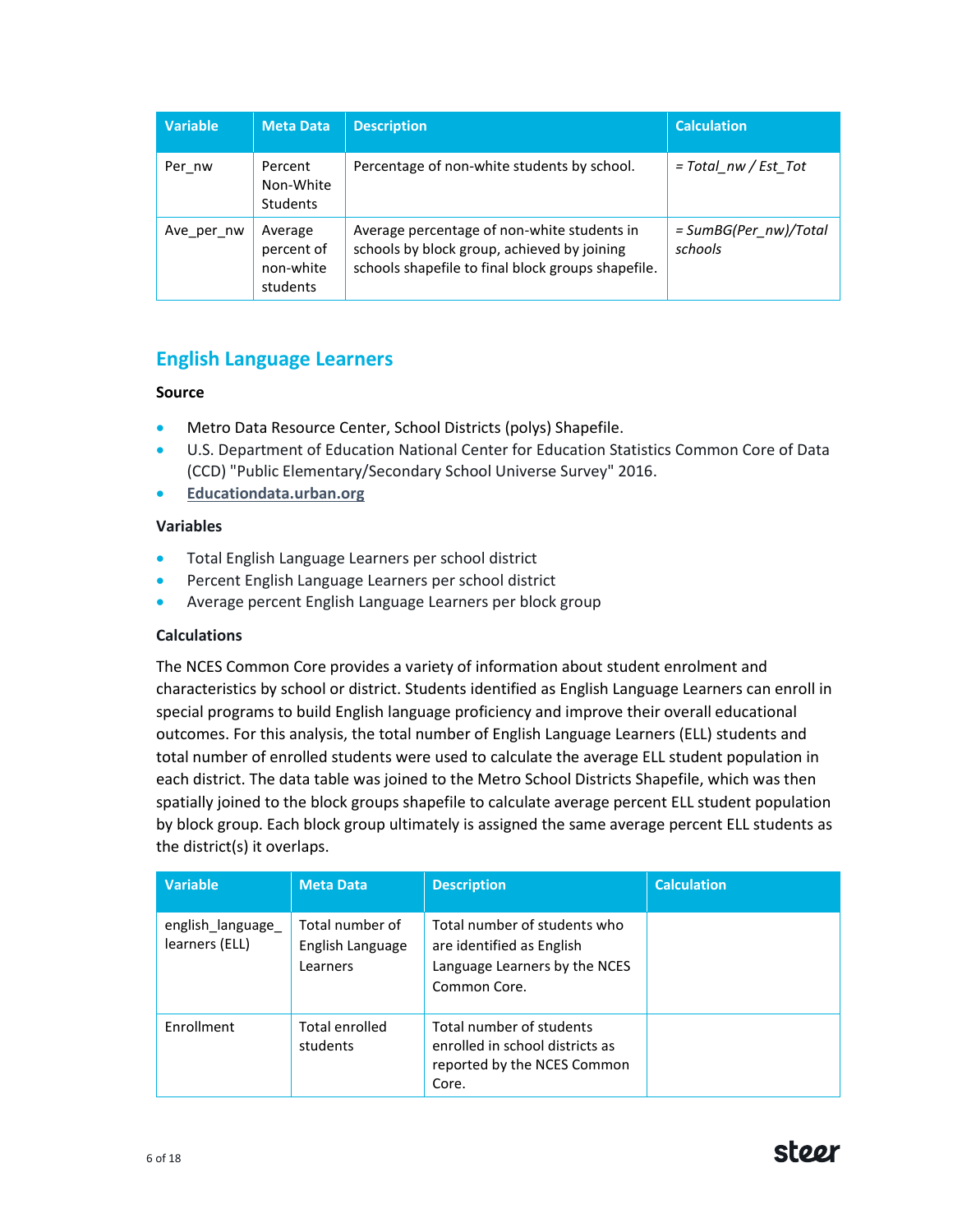| <b>Variable</b> | <b>Meta Data</b>                        | <b>Description</b>                                                       | <b>Calculation</b>                            |
|-----------------|-----------------------------------------|--------------------------------------------------------------------------|-----------------------------------------------|
| Per ELL         | Percent English<br>Language<br>Learners | Percent of ELL students per<br>school district.                          | =<br>English language learners/<br>Enrollment |
| Avg Per ELL     | Average English<br>Language<br>Learners | Average number of ELL students<br>per district by census block<br>group. | = SumBG(Per ELL)/#School<br><b>Districts</b>  |

# **Youth and Older Adults**

## **Source**

- American Community Survey 5-Year Estimates, 2017
- Table B01001 Sex by Age by Census Block Group
- **[Factfinder.census.gov](https://factfinder.census.gov/faces/tableservices/jsf/pages/productview.xhtml?pid=ACS_17_5YR_B03002&prodType=table)**

### **Variables**

- Percent of population under age 18
- Percent of population over age 65

## **Calculations**

The ACS provides data on the percent of the population in different age groups by block group. For this analysis, children were identified as individuals under age 18 and older adults were identified as individuals over age 65.

| <b>Variable</b> | <b>Meta</b><br><b>Data</b> | <b>Description</b>                                                        | <b>Calculation</b>       |
|-----------------|----------------------------|---------------------------------------------------------------------------|--------------------------|
| pctUnder18      | Percent<br>under<br>Age 18 | Percent of population of children age 18 or under,<br>as reported by ACS. | $=Sum(under 18) / total$ |
| pctOver65       | Percent<br>over<br>Age 62  | Older adults age 65 or older, as reported by ACS.                         | $=Sum(over 65) / total$  |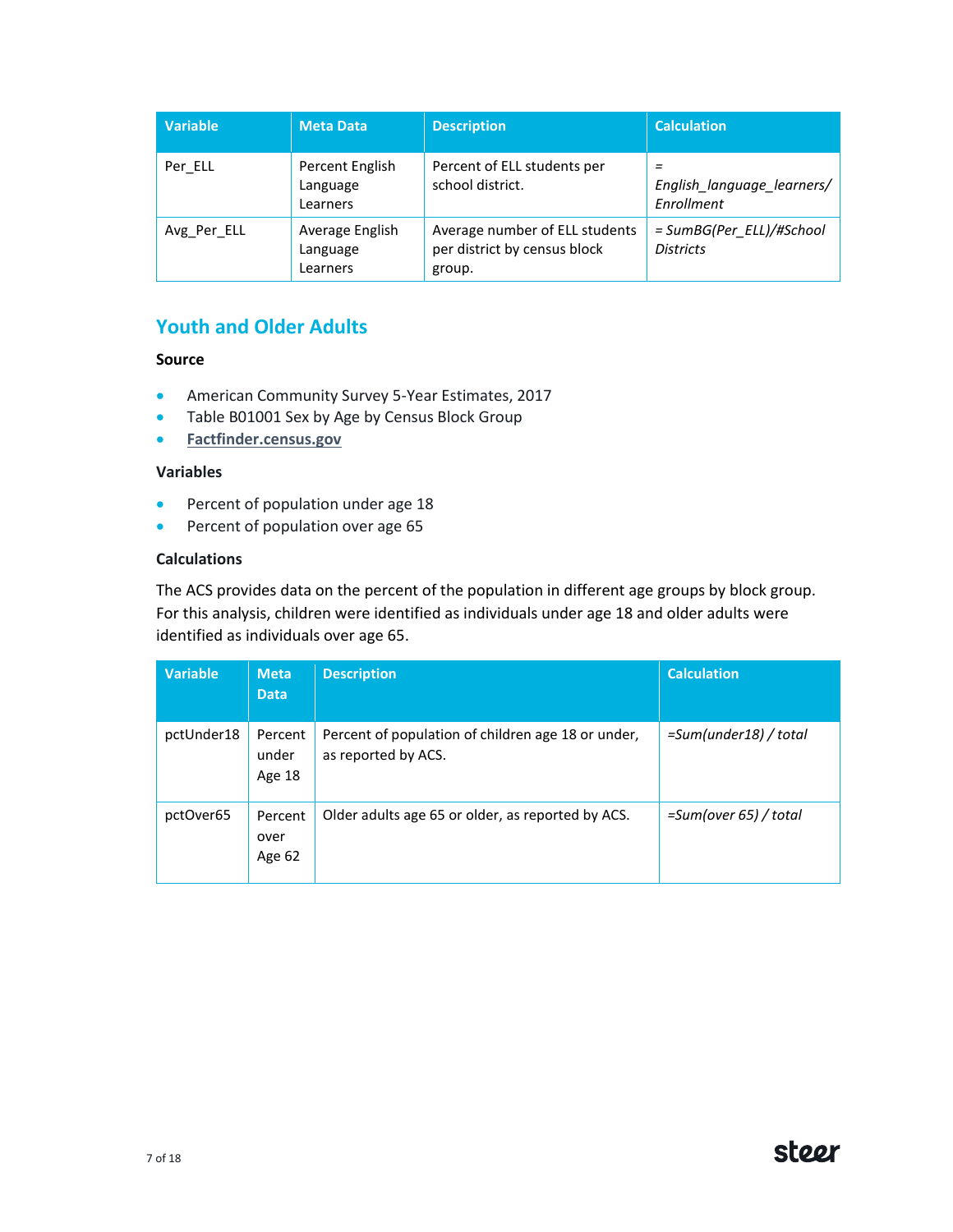# **Retirement Facilities**

### **Source**

- Metro Data Resource Center Multifamily Housing Inventory, January 25, 2019
- Shapefile of polygons for all multifamily types in Clackamas, Washington and Multnomah Counties.
- **[RLIS Discovery](http://rlisdiscovery.oregonmetro.gov/?action=viewDetail&layerID=2364)**

#### **Variables**

- Unit Type (Retirement Facility)
- Total Number of Units (Retirement Facility) per Block Group

### **Calculations**

The total number of retirement facility units per block group was calculated in ArcGIS through a spatial join. The initial table of multifamily housing was filtered by Unit Type (Retirement Facility). This selection was then exported to a separate shapefile and layer. The Retirement Facility layer was spatially joined to the Census Block Group Layer. In the process, the Sum\_Units variable was created, which provided a total number of units per block group. Other variables of interest that were not used for the indices include the min, maximum and average number of retirement facilities per block group.

| <b>Variable</b> | <b>Meta Data</b>                        | <b>Description</b>                                                                 | <b>Calculation</b>                      |
|-----------------|-----------------------------------------|------------------------------------------------------------------------------------|-----------------------------------------|
| Units           | Housing units                           | Number of housing units per facility as<br>reported by Metro Data Resource Center. |                                         |
| Sum Units       | Sum of housing units<br>per block group | Sum of housing units per block group.                                              | = SUM Units<br>(Retirement<br>Facility) |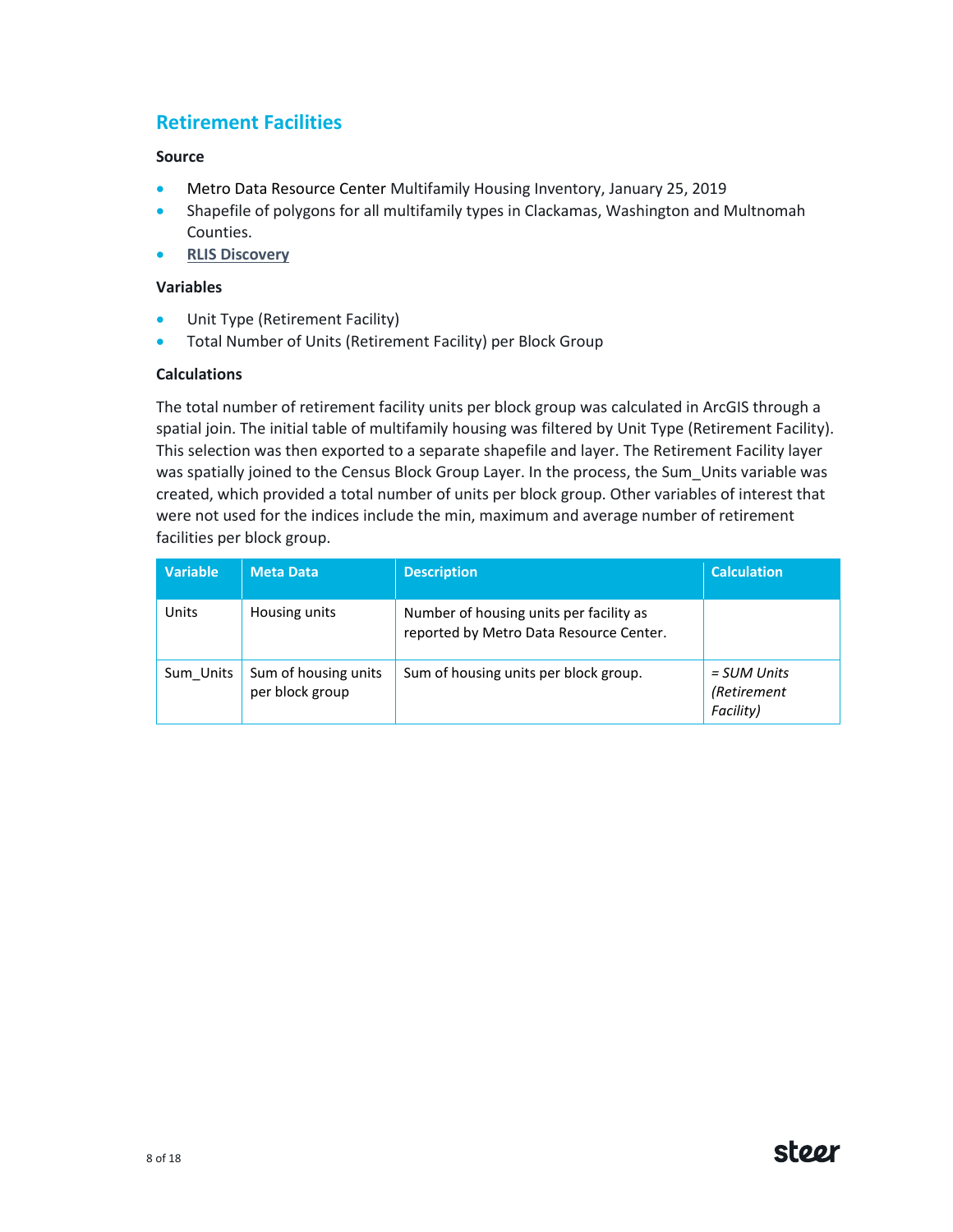# **People with Disabilities**

### **Source**

- American Community Survey 5-Year Estimates, 2017
- Table S1810 by Census Tract
- **[Factfinder.census.gov](https://factfinder.census.gov/faces/tableservices/jsf/pages/productview.xhtml?pid=ACS_17_5YR_B03002&prodType=table)**

#### **Variables**

- Total Number of People with Disability
- Total Number of People with Physical Impairment (Ambulatory, Hearing, Vision)

## **Calculations**

The American Community Survey data counts individuals who report having a disability. Disability is classified in the American Community Survey into several defined types of impairment: hearing, vision, ambulatory, cognitive, self-care, and independent living. This study mapped the total number of people per census tract that reported having a disability.

| <b>Variable</b> | <b>Meta Data</b>                             | <b>Description</b>                                                           | <b>Calculation</b> |
|-----------------|----------------------------------------------|------------------------------------------------------------------------------|--------------------|
| Total disa      | Total number<br>of people with<br>disability | All individuals who report having<br>a disability, as reported by<br>Census. |                    |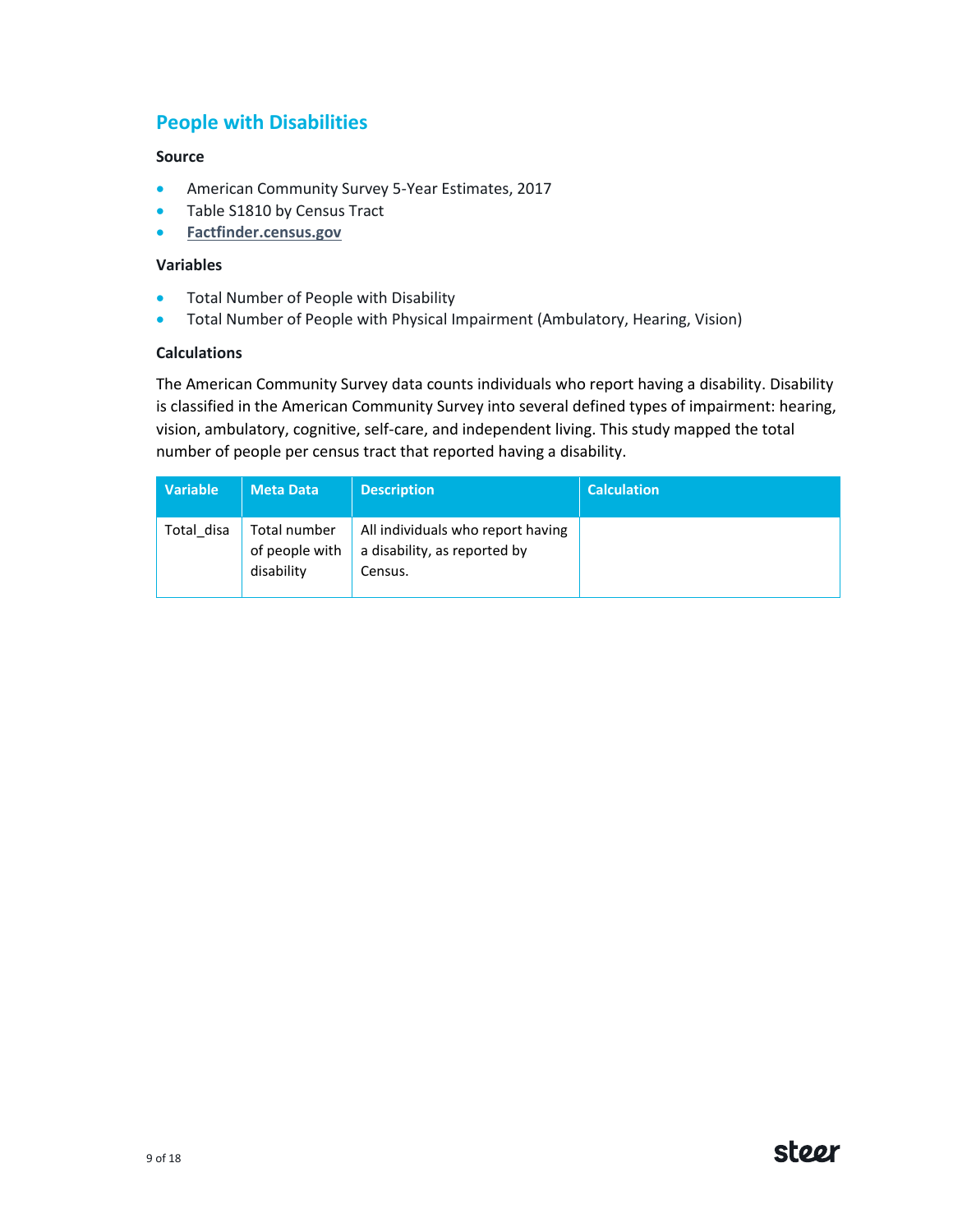# 2 Safety Index

### **Source**

• Oregon Department of Transportation Crash Data

### **Variables**

- Number of pedestrians involved in collision
- Number of bicyclists involved collision
- Number of pedestrian fatalities
- Number of bicyclist fatalities

### **Calculations**

The safety index score identifies block groups with the highest regional proportion of bike and pedestrian collisions and fatalities. Collision data provided by Metro, originally sourced from the Oregon Department of Transportation, reported individual collisions in the region between 2011- 2015. Bike and pedestrian involved collisions were separated and these collisions were mapped using coordinate data and then spatially joined to the block group shapefile. Through the spatial join, the number of pedestrians, bicyclists, and fatalities were summed by block group. Total number of active transportation collisions was calculated by adding pedestrians and bicyclists, and % of fatal AT collisions was calculated by dividing the number of AT fatalities by those bicyclists and pedestrians involved in collisions. Fatalities were used as an indicator, as data on injury severity was limited. All active transportation collisions reported were either a fatality or high level of severity, which suggests that less severe bike and ped collisions are typically not reported.

| <b>Variable</b> | <b>Meta Data</b>                                                                                            | <b>Description</b>                                                                                                                                               | <b>Calculation</b> |
|-----------------|-------------------------------------------------------------------------------------------------------------|------------------------------------------------------------------------------------------------------------------------------------------------------------------|--------------------|
| bikeped         | Total number of bicyclists<br>and pedestrians involved in<br>collisions                                     | The number of bicyclists and<br>pedestrians involved in a collision as<br>reported by ODOT                                                                       |                    |
| fatal pct       | Percentage of bicycle and<br>pedestrian involved<br>collisions that are fatal to<br>bicyclist or pedestrian | The number of reported bicyclist and<br>pedestrian fatalities divided by the<br>total number of bicyclists or<br>pedestrians that were involved in<br>collisions | = fatal / bikeped  |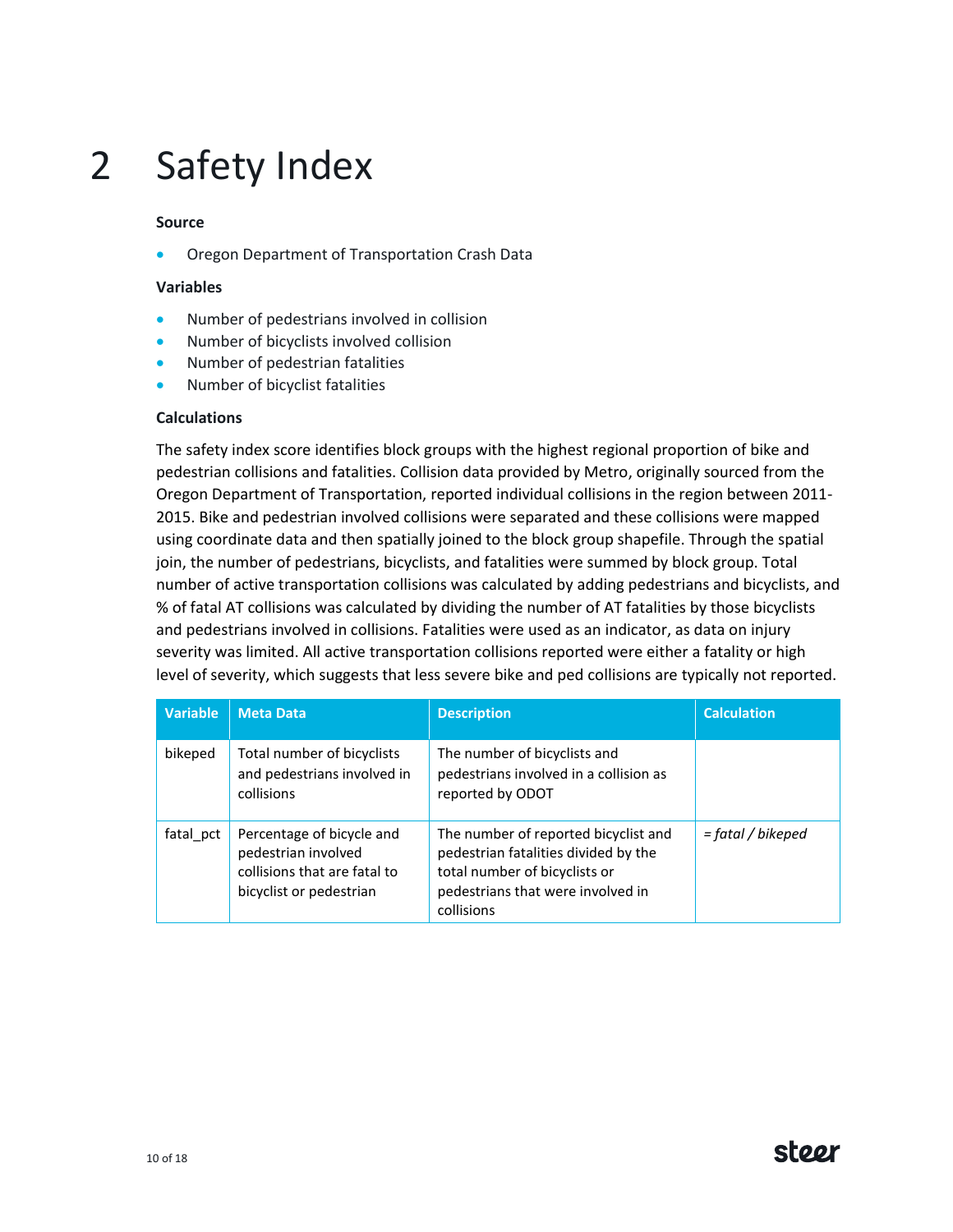# 3 TDM Index

# **TDM Programs and Support**

# **Source**

- TDM Geodatabase (TDM Inventory Phase I)
- Employee Commute Options (ECO) Programs

# **Variables**

- Number of TDM programs per block group
- Number of different subcategories per block group (maximum 17)
- Number of ECO employer programs per block group (max 10)

# **Calculations**

The following steps were completed to assemble a master TDM dataset that included information on how many projects in which categories were occurring in each block group.

- 1. Shapefiles in the previous database were copied into a new geodatabase. Attribute tables were modified using the Delete Fields Data Management Tool to include identifying fields (JoinID, Project Name, Major Categories, Subcategories, and others) and to eliminate long string fields that would impede spatial joins.
- 2. Using ModelBuilder, a batch one-to-many batch join process was implemented that joined each project in each shapefile's attribute table to each block group it intersected.
- 3. The join outputs (DBF files) were imported to Excel and appended into one master file using the Power Query Feature. The result was a complete list of all Project-Block Group pairs.
- 4. The final TDM join dataset was copied into the evaluation matrix.

The final TDM\_join dataset included a master table of all TDM project and block group strategies for the following major categories: infrastructure, new mobility, TDM programs and support, and policy/plans. For this Index, only the TDM Programs and Support projects were needed; these were filtered and moved into an Input Tab.

| <b>Variable</b> | <b>Description</b>                                  | <b>Calculation</b>                                                |
|-----------------|-----------------------------------------------------|-------------------------------------------------------------------|
| Total           | Total number of TDM programs per<br>block group.    | =Count(Subcategories A and B)                                     |
| Categories      | Percentage of unique TDM<br>subcategories (base 17) | = (Total Subcategory A + Subcategory B)/Total<br>Subcategory (17) |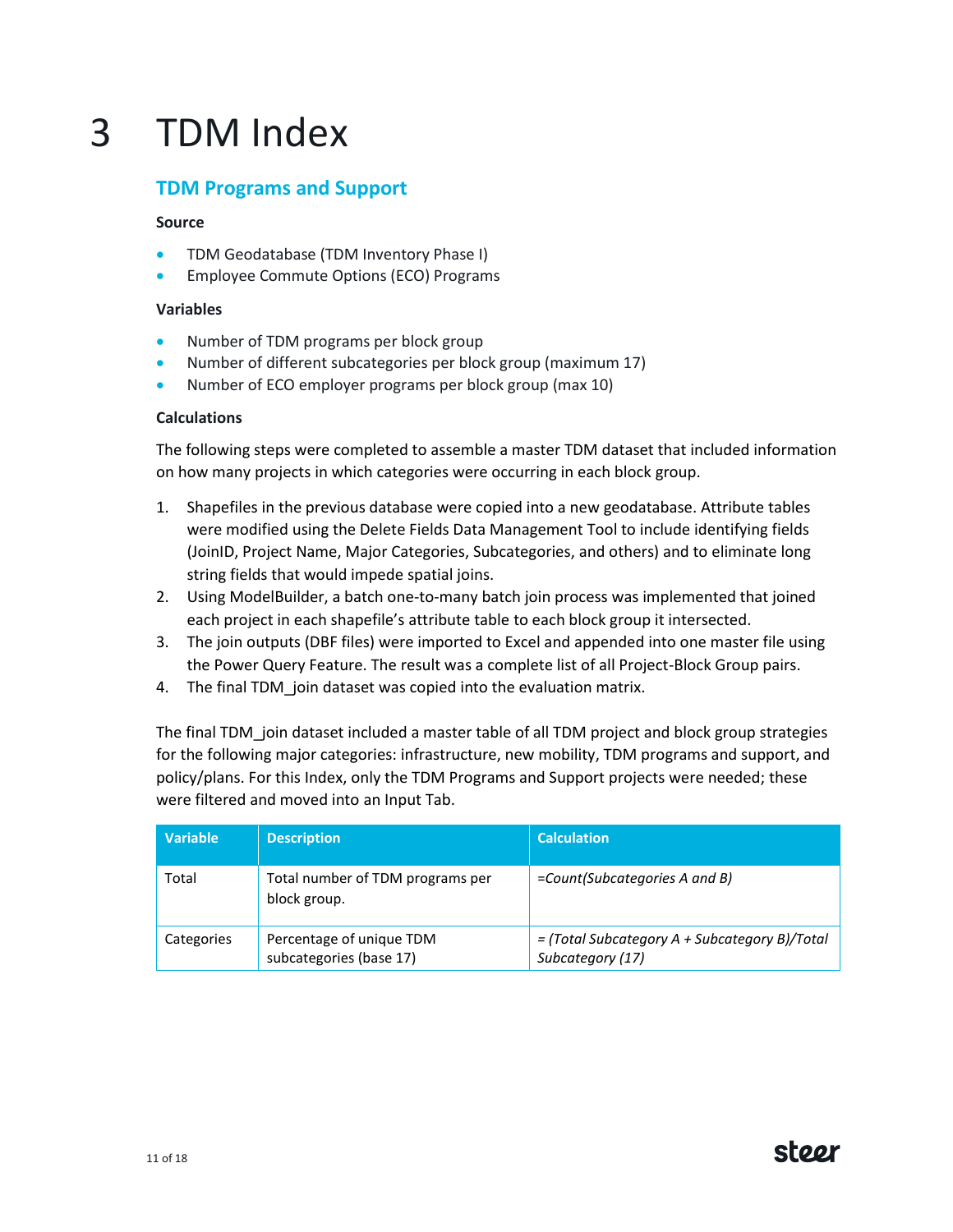# **ECO Employer Data**

# **Source**

• Employee Commute Options (ECO) Dataset, Metro

# **Variables**

• Number of employer programs per block group (maximum 10)

## **Calculations**

The dataset includes information about employer worksites and their TDM programs throughout the Metro region. In order to determine the levels of employer programming per block group, the addresses from the ECO dataset were geocoded to obtain X,Y coordinates for each registered employer program. This information was converted to a shapefile and spatially joined to the Metro region block groups shapefiles, which calculated the count of employers programs per block group.

The output from this calculation was included in the TDM Index as a distinct subcategory column. The maximum number of points was capped at 10, which prevented the Index Score from being skewed towards employer-based programs.

| <b>Variable</b> | <b>Meta Data</b> | <b>Description</b>                                      | <b>Calculation</b>    |
|-----------------|------------------|---------------------------------------------------------|-----------------------|
| Employers       | ECO<br>Employers | The number of ECO employer<br>programs per block group. | = CountBG (Employers) |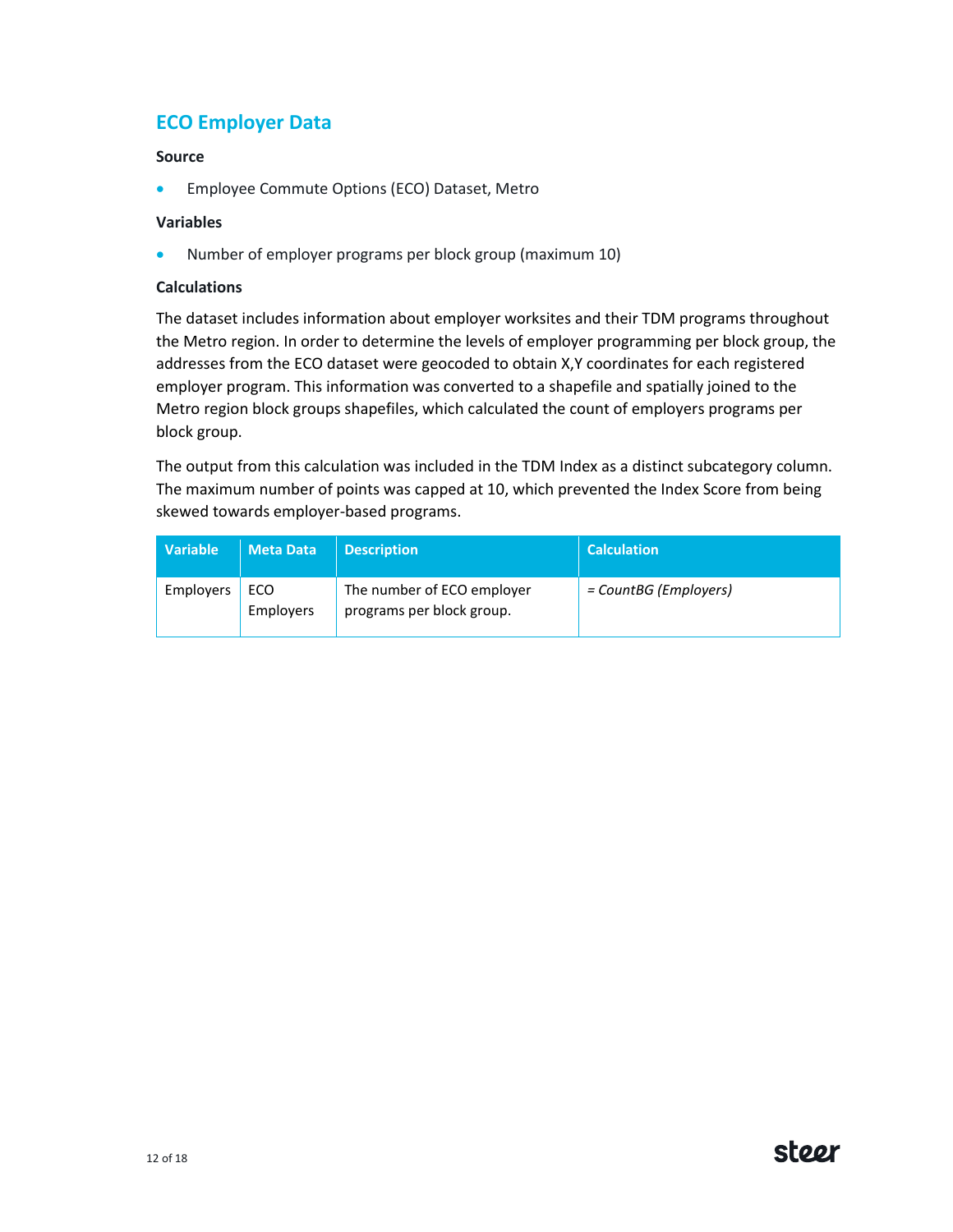# 4 Access Index

# **Context Score**

## **Source**

• Metro Context Score database

### **Variables**

- Bike Path Access
- Sidewalk Density
- Transit Access
- ULI Urban Amenities

## **Calculations**

The context score is an existing index provided by Metro that displays modal access regionally as a raster. For this analysis, average context score for each of the four variables was calculated by block group using the following process:



| <b>Variable</b>               | <b>Meta Data</b>                                 | <b>Description</b>                                                                  | <b>Calculation</b>            |
|-------------------------------|--------------------------------------------------|-------------------------------------------------------------------------------------|-------------------------------|
| Avg grid c<br>(Transitaccess) | Average index<br>score for transit<br>access     | How accessible are high-quality transit options<br>throughout the block group       | (assigned<br>through<br>above |
| Avg grid c<br>(Bikeaccess)    | Average index<br>score for bicycle<br>facilities | How accessible are bicycle facilities throughout the<br>block group                 | process)                      |
| Avg grid c<br>(ULI)           | Average index<br>score for urban<br>amenities    | How accessible are urban amenities/community<br>destinations within the block group |                               |
| Avg grid c<br>(Sidewalkdens)  | Average index<br>score for<br>sidewalk density   | The level of sidewalk coverage on streets within the<br>block group                 |                               |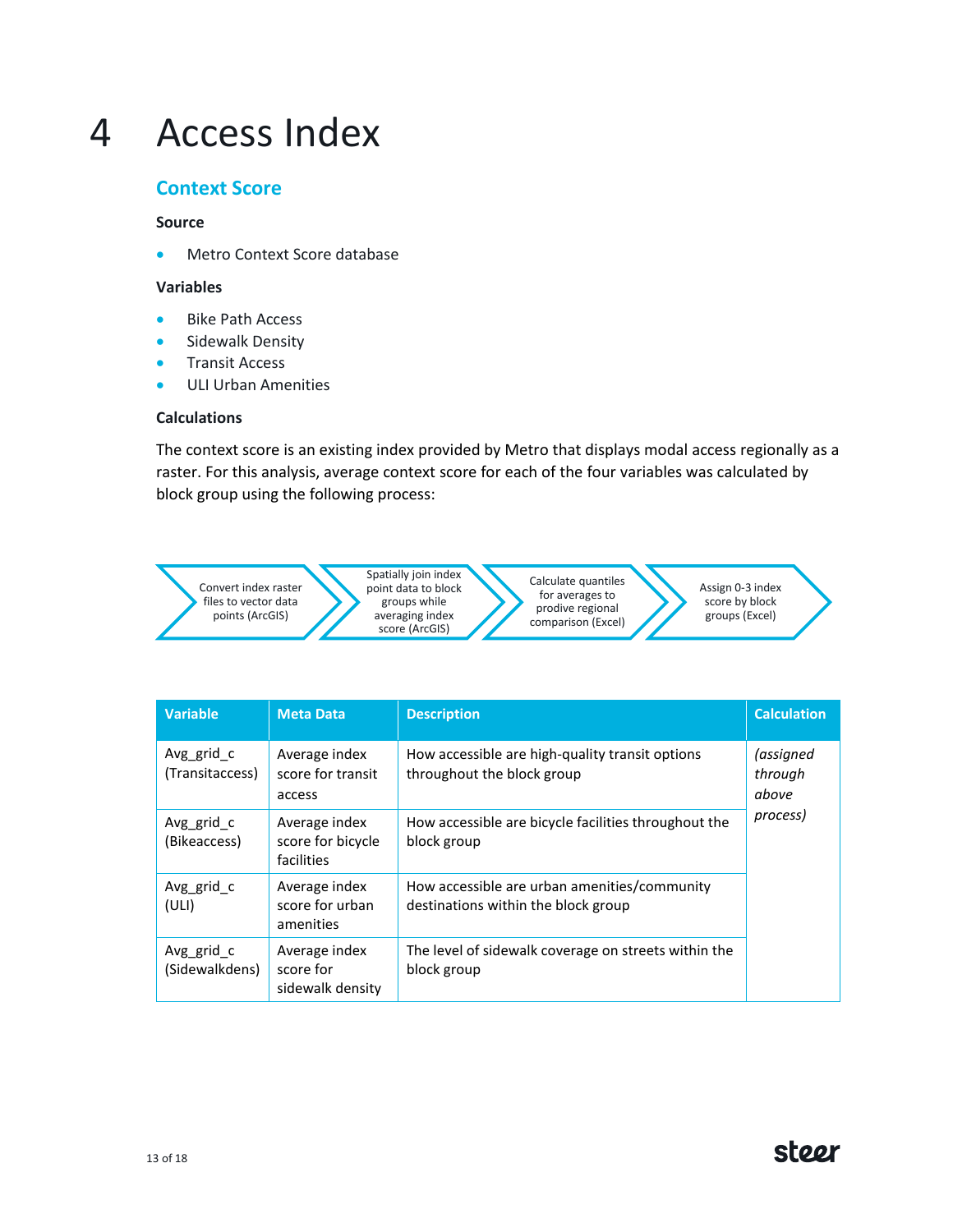# **New Mobility**

# **Source**

• TDM Geodatabase (TDM Inventory Phase I)

# **Variables**

• Number of New Mobility strategies per block group

## **Calculations**

The following steps were completed to assemble a master TDM dataset that included information on how many projects in which categories were occurring in each block group.

- 5. Shapefiles in the previous database were copied into a new geodatabase. Attribute tables were modified using the Delete Fields Data Management Tool to include identifying fields (JoinID, Project Name, Major Categories, Subcategories, and others) and to eliminate long string fields that would impede spatial joins.
- 6. Using ModelBuilder, a batch one-to-many batch join process was implemented that joined each project in each shapefile's attribute table to each block group it intersected.
- 7. The join outputs (DBF files) were imported to Excel and appended into one master file using the Power Query Feature. The result was a complete list of all Project-Block Group pairs.
- 8. The final TDM join dataset was copied into the evaluation matrix.

The final TDM\_join dataset included a master table of all TDM project and block group strategies for the following major categories: infrastructure, new mobility, TDM programs and support, and policy/plans. For this Index, only the New Mobility projects were needed; these were filtered and moved into an Input Tab.

Also, these were further refined to include only shared mobility service areas and fixed/ondemand services subcategories. Smart payment systems and multimodal tools were removed as they do not indicate access to alternative modes.

| Variable | <b>Description</b>                                               | <b>Calculation</b>                                                  |
|----------|------------------------------------------------------------------|---------------------------------------------------------------------|
| Total    | <b>Total number of New Mobility</b><br>programs per block group. | =Count(Shared Mobility Service Areas, Fixed/On-<br>Demand Services) |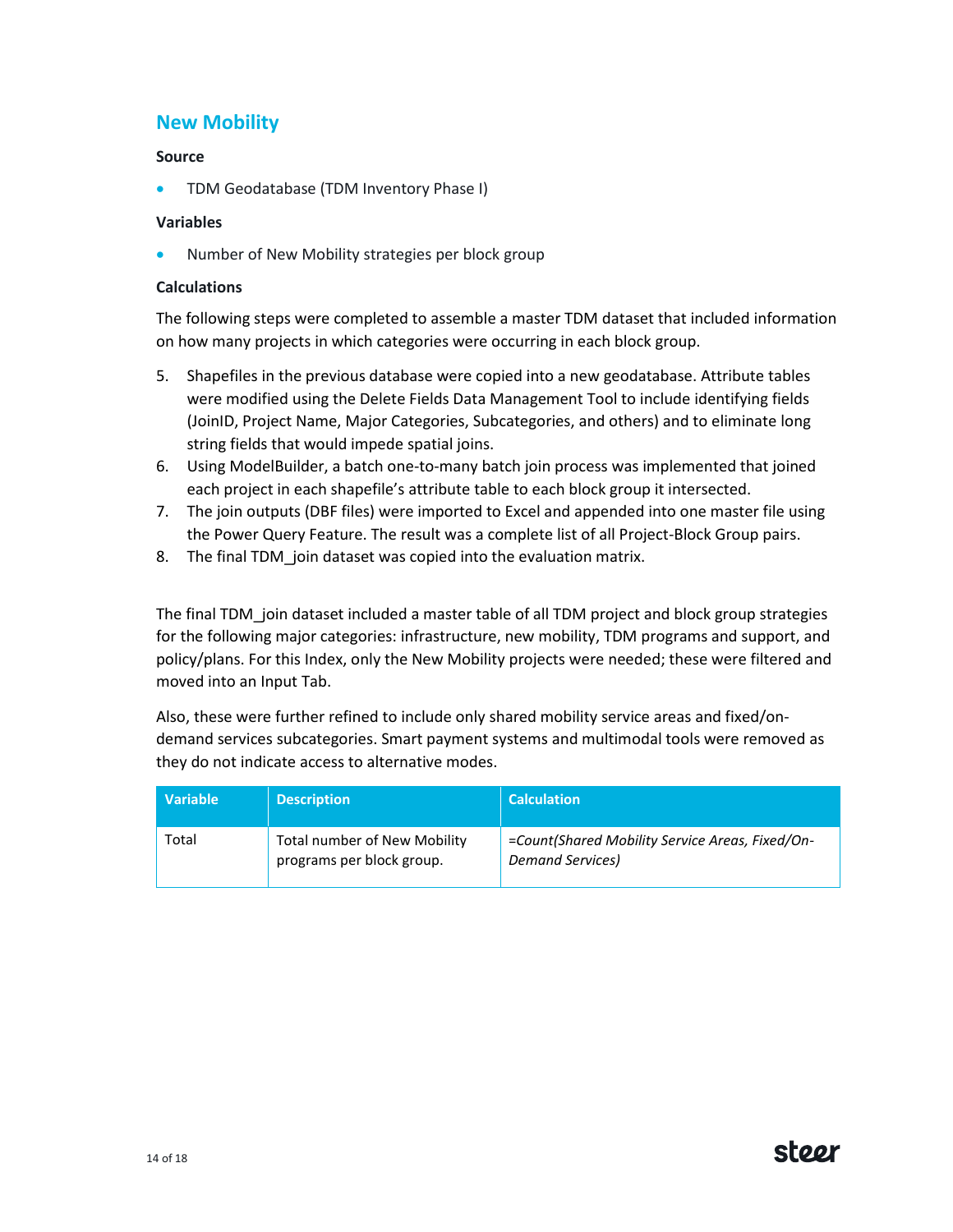# 5 Infrastructure Index

# **Source**

• TDM Geodatabase (TDM Inventory Phase I)

### **Variables**

• Number of infrastructure strategies per block group

## **Calculations**

The following steps were completed to assemble a master TDM dataset that included information on how many projects in which categories were occurring in each block group.

- 1. Shapefiles in the previous database were copied into a new geodatabase. Attribute tables were modified using the Delete Fields Data Management Tool to include identifying fields (JoinID, Project Name, Major Categories, Subcategories, and others) and to eliminate long string fields that would impede spatial joins.
- 2. Using ModelBuilder, a batch one-to-many batch join process was implemented that joined each project in each shapefile's attribute table to each block group it intersected.
- 3. The join outputs (DBF files) were imported to Excel and appended into one master file using the Power Query Feature. The result was a complete list of all Project-Block Group pairs.
- 4. The final TDM join dataset was copied into the evaluation matrix.

The final TDM\_join dataset included a master table of all TDM project and block group strategies for the following major categories: Infrastructure, New Mobility, TDM programs and support, and policy/plans. For this Index, only the Infrastructure projects were needed; these were filtered and moved into an Input Tab. Also, these were further refined to count only "new" infrastructure projects completed within the 2016-2021 window.

| <b>Variable</b> | <b>Description</b>                                                                                 | <b>Calculation</b>     |
|-----------------|----------------------------------------------------------------------------------------------------|------------------------|
| Total           | Total number of Infrastructure projects<br>completed within 2016 to 021 window<br>per block group. | =Count(Infrastructure) |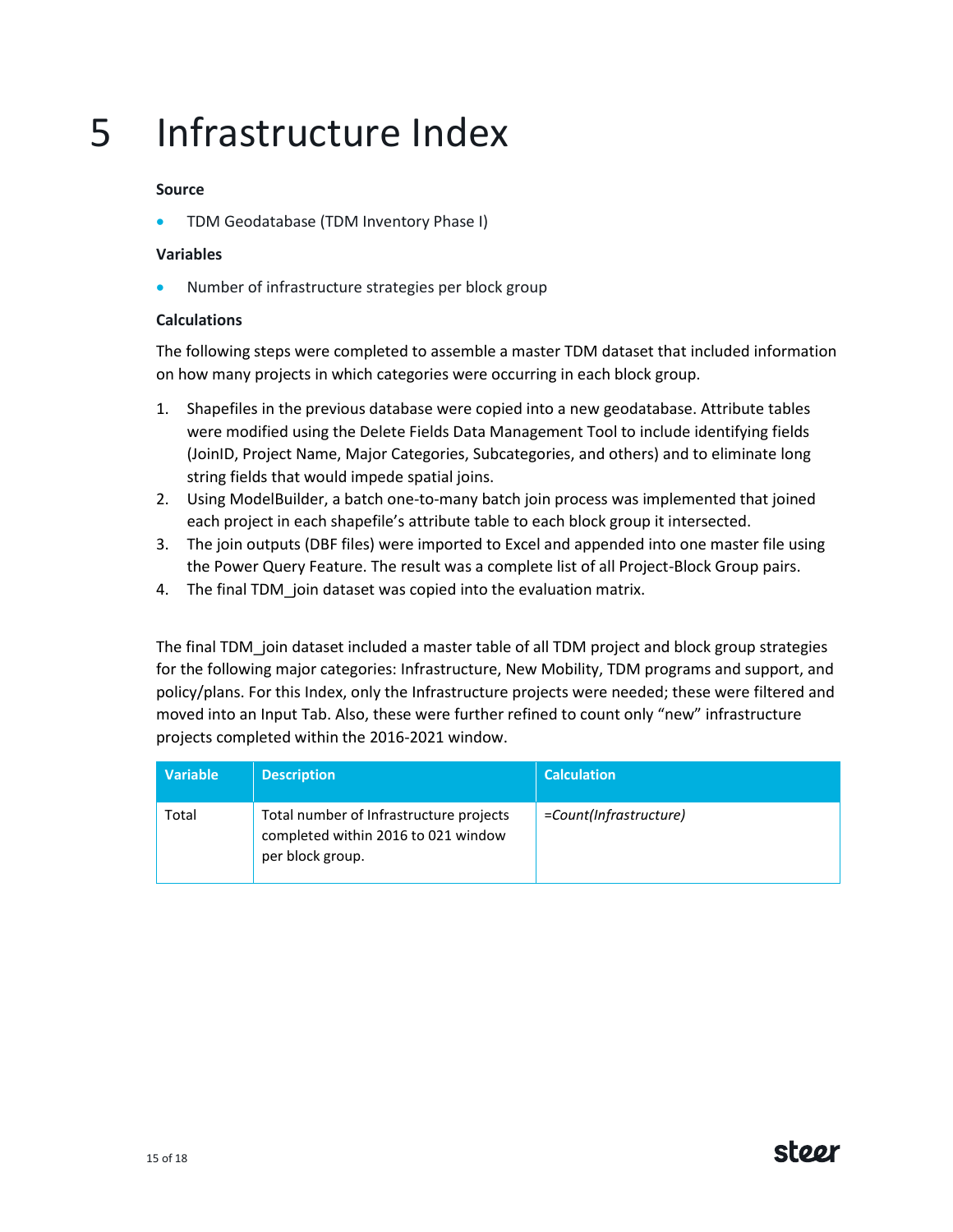# 6 Partner Index

# **Participating Partners**

### **Source**

• TDM Geodatabase (TDM Inventory Phase I)

### **Variables**

• Number of unique participating organizations per block group

## **Calculations**

The master table of TDM projects and block groups (see TDM Index) was used to isolate a unique list of organizations participating in regional TDM programs. Organizations listed as Project Owners in the present TDM geodatabase were considered Participating Partners.

# **Potential Partners**

### **Source**

• TDM Geodatabase (TDM Inventory Phase I)

### **Variables**

• Number of potential partner organizations per block group

## **Calculations**

A spatial dataset was created similar to the TDM geodatabase to calculate the number of potential partners in each block group. Metro provided a list of potential partners and a description of service areas.

- 1. Shapefiles were created for each partner service area. In some cases, there were duplicate or overlapping service areas. Similar to the TDM index, a spatial join was
- 2. Using ModelBuilder, a batch one-to-many batch join process was implemented that joined each shapefile to each block group it intersected.
- 3. The join outputs (DBF files) were imported to Excel and appended into one master file using the Power Query Feature. The result was a complete list of all Service Area-Block Group pairs.
- 4. Using Access, a lookup was created to link each potential partner to each service area and thus to each block group.
- 5. The potential partner block group list of pairs was then used to calculate the number of unique potential partners using a *countif* function.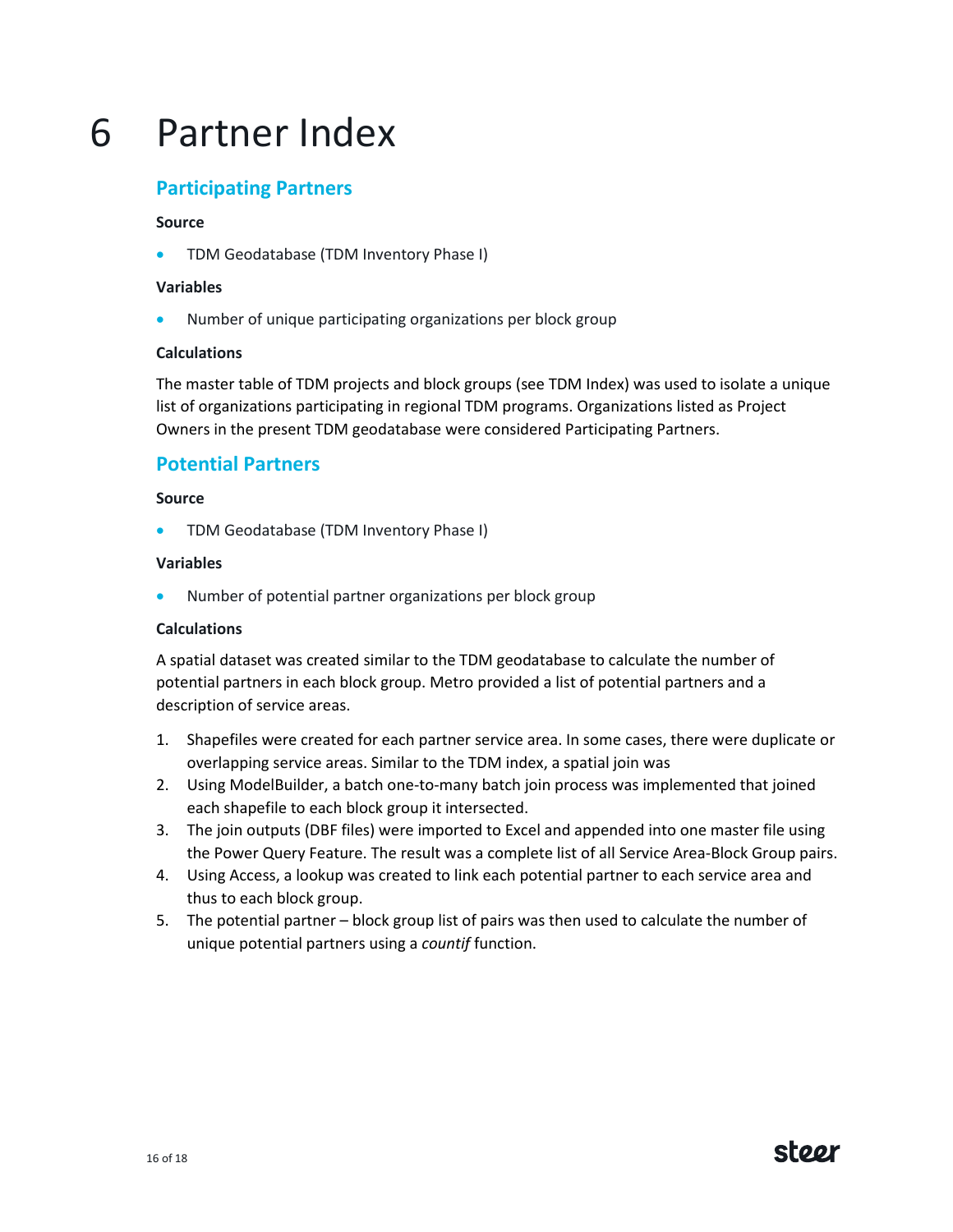# 7 Gentrification Analysis

# **Source**

- American Community Survey 5-Year Estimates, 2017
- Census 2000 Summary File 3 (SF 3) Sample Data

# **Variables**

- B01003 Total Population 2017
- P001 Total Population 2000
- H007 Tenure 2000
- P007 Race 2000
- B03002 Race 2017
- P088 Ratio of Income to Poverty Level 2000
- C17002 Ratio of Income to Poverty Level 2017
- P037 Educational Attainment for the Population 25 Years and Older 2000
- B15003 Educational Attainment for the Population 25 Years and Older 2017
- H063 Median Gross Rent 2000
- B25064 Median Gross Rent 2017
- P053 Median Household Income 2000
- B19013 Median Household Income 2017

## **Calculations**

The gentrification analysis compares demographic data from 2000 to 2017 to identify areas which have undergone significant demographic change that is indicative of population displacement. Gentrification was applied to the Opportunity Index as a balancer to adjust for conditions that may lead to overinvestment due to gentrification.

The analysis utilizes a two-step process that first identifies if a block group is vulnerable to gentrifying and then those whole display markers of gentrification, by comparing factors like change in race, educational attainment, median income and median rent to the change in these indicators' region-wide. This process was developed based on a UCLA neighborhood change database analysis<sup>1</sup>.

A crosswalk was used to compare data across changing census tract boundaries from 2000 to 2010 census.

 $\overline{a}$ 

<sup>1</sup> **<https://www.urbandisplacement.org/map/socal>**